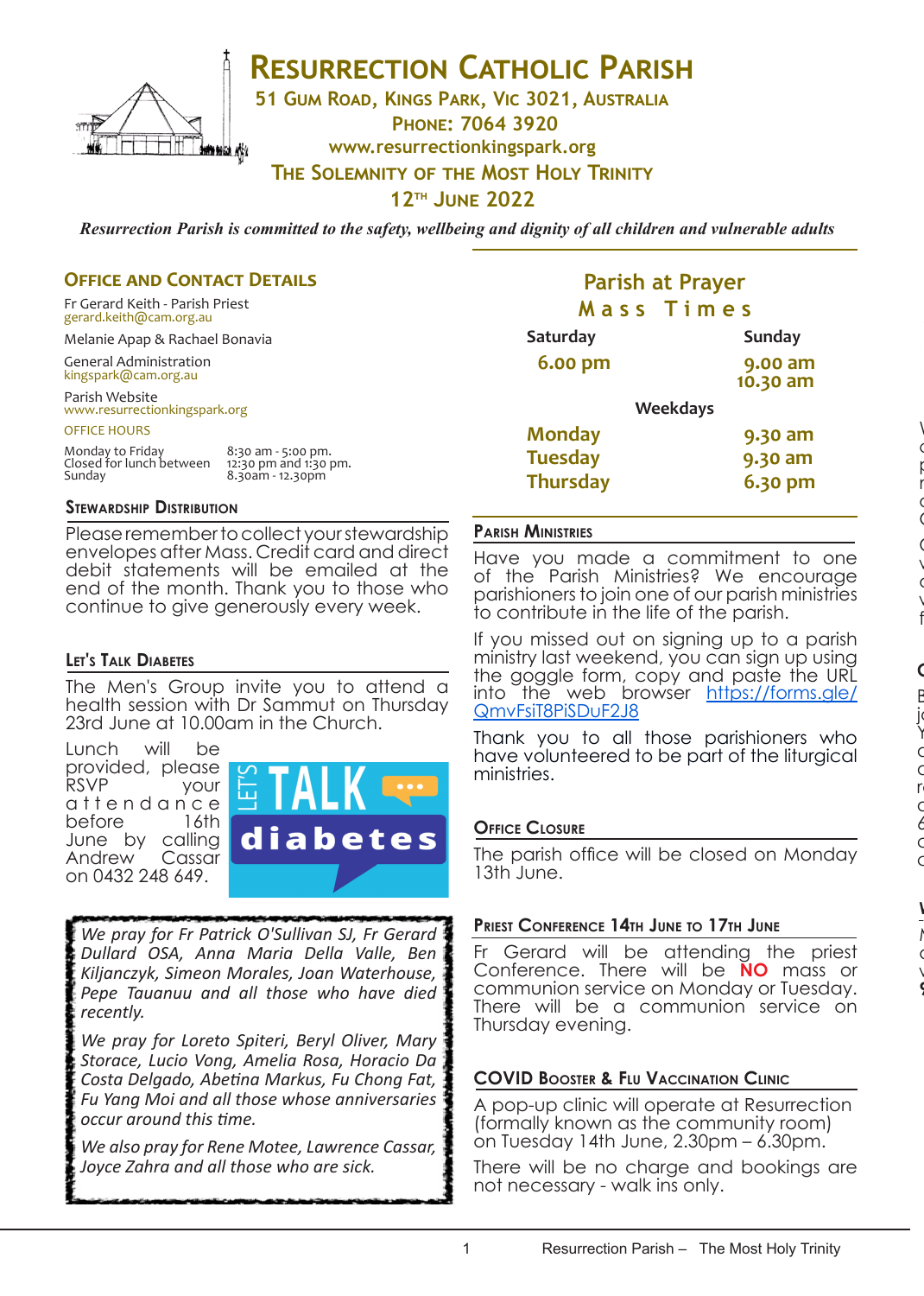## **Synodal Church: Communion, Participation and Mission**

**THEME 2:**

# Co-responsibility between laity and clergy

The theme of co-responsibility and greater empowerment of the laity was often identified in submissions as a sought-after response to the sexual abuse crisis. It was stated several times that amongst the Church hierarchy there was a lack of 'transparency', and that greater consultation of the laity needed to be fostered.



We also encourage co-responsibility of the laity because they can help the Church to foster a sense of family.

Importantly, co-responsibility was seen to be a way that the hierarchy could **rebuild trust** with the laity. The hierarchy was frequently characterised as a 'club' that made decisions in the dark, disconnected from the realities of the people. One aspect of **decision-making**, highlighted by several submissions, was to do with the movement of clergy.

Some submissions recounted experiences of the arrival of a new parish priest, depending on his personality and way of operating can have the potential for a dis-empowering effect on the community, leading to the suggestion that parish communities should have more involvement in the priests sent to them:

Given the scarcity of priests, this means that a vibrant parish community can find itself at the mercy of a priest who is not pastoral.

While far from this now, both hierarchy and laity can have an equal sense of ownership of the Church, sensitively approached.

There was no consultation re the appointment of the parish priest and now our alive community is destroyed.

Co-responsibility was also seen as an antidote to the 'curse of clericalism' which 'hinders God's work.' There was also a strong emphasis on the **mission of the laity** needing to be **emboldened**.

The role of the laity within the People of God needs to be enhanced and affirmed.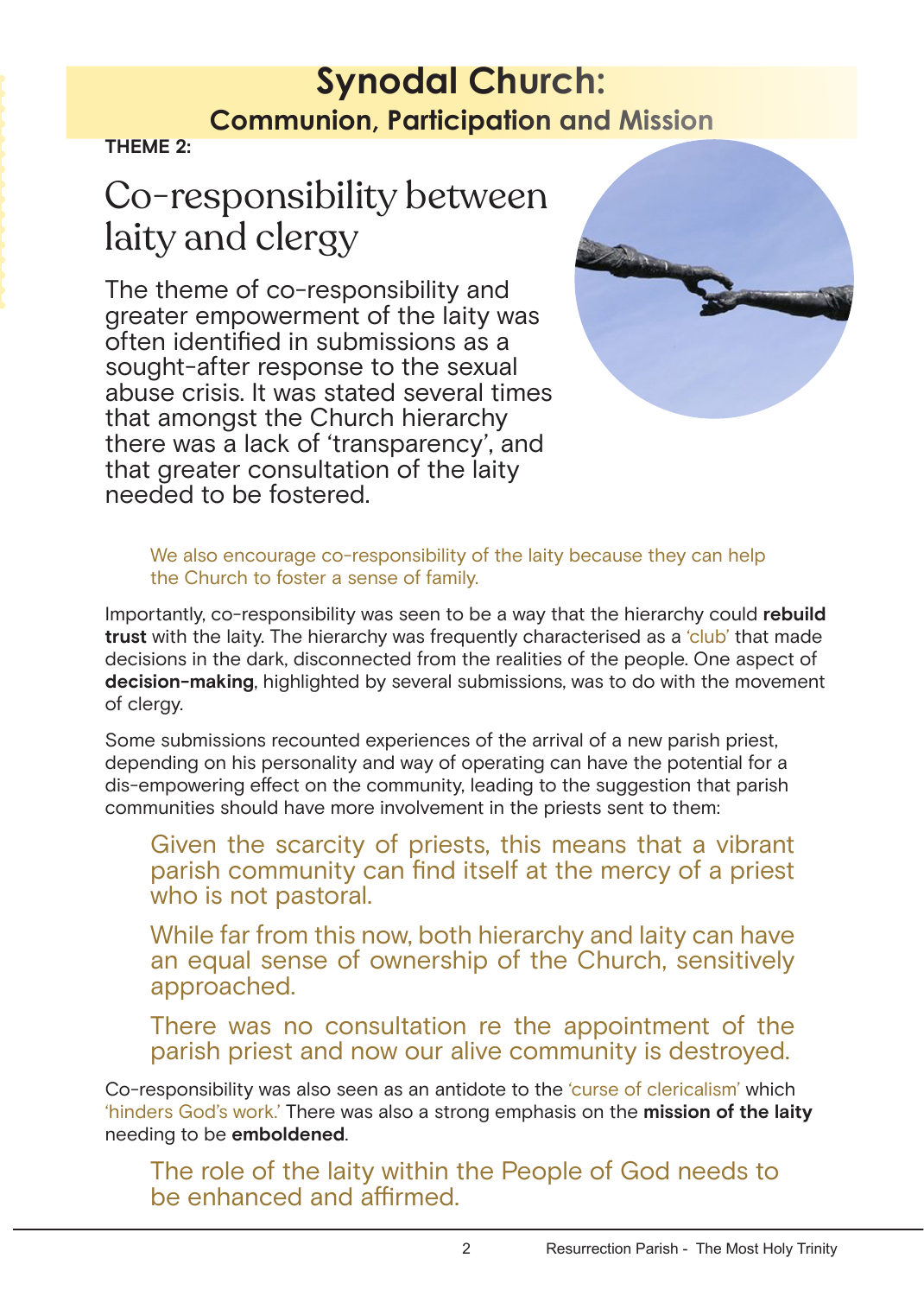## **18th & 19th June 2022 The Most Holy Body and Blood of Christ**

|                              | 6 P M                | 9 A M               | 10.30 A M                |
|------------------------------|----------------------|---------------------|--------------------------|
| <b>MASS OVERSEERS</b>        | Michelle Mercieca    | Vilinda Rebustillo  | Yvonne Utoasega          |
| <b>HOSPITALITY</b>           | Rachael Bonavia      | Need volunteer      | Marques Navarro          |
|                              | Anna Wirght          | Michael Donnelly    | Dolly Zipagan            |
|                              | Naveen Andrade       |                     |                          |
| <b>DATA PROJECTOR</b>        | Xavier Bugeja        | Oliver D'Souza      | Oliver Zipagan           |
| <b>CAMERA OPERATOR</b>       | N/A                  | N/A                 |                          |
| <b>PROCLAIMERS</b><br>$1$ st | Cathy Downing        | Emmanuelle Brizuela | Sacreana Ulugia - Sa'Ena |
| Response                     | Connie Attard        | Rianne Brizuela     | Atalina Ulugia - Sa'Ena  |
| $2^{nd}$                     | <b>Cathy Downing</b> | Emmanuelle Brizuela | Sacreana Ulugia - Sa'Ena |
| <b>Intercessions</b>         | <b>Henry Dunn</b>    | Rianne Brizuela     | Atalina Ulugia - Sa'Ena  |
| <b>COLLECTORS</b>            | Jimmy Attard         | <b>Frank Gatt</b>   | Isidro Asuncion          |
|                              |                      |                     |                          |
| <b>SPECIAL MINISTERS OF</b>  | Fr Gerard Keith      | Fr Gerard Keith     | Fr Gerard Keith          |
| <b>COMMUNION</b>             | Jamie Castillo       | Jamie Castillo      | Jamie Castillo           |
|                              | Jane Caruana         | Marc Dicconson      | Calvin Alderson          |
|                              | Joe Caruana          | Minh Pham           | Zita Alderson            |
| <b>SACRISTY DUTY</b>         | Spira Attard         | Need Volunteer      | <b>Marques Navarro</b>   |
|                              | Marlene Camenzuli    |                     | <b>Emy Rivera</b>        |
| <b>COFFEE MAKERS</b>         | Louis Camenzuli      | Rosemarie Balfour   | Lorna Salalila           |
|                              |                      |                     | Suzanna Tienzo           |
|                              | Mirjana Dutkowsky    |                     | Jane Inot                |
| <b>COFFEE CLEAN UP</b>       | Michael Dutkowsky    | Need Volunteer      | Paul Bossini             |
|                              |                      |                     | Zeny Vella (need WWCC)   |

## **Jesus the Bread of Life**

We welcome the children from our parish **June 2023 13th** School and **inclusively** in School and the Superior School and in  $\frac{1}{2}$  in School and in School and in School and in School and in School and in School and in School and in School and in School and in School and children in your prayers. The same of the contract on 1064 3920 for the contract of the contract of the contract o - Resurrection Catholic Primary School and the RE Program who will soon be receiving their First Eucharist. Please keep these

#### **HOSPITALITY** Michelle Mercieca Dates for Communion

**DATA PROJECTOR INSTALLET IN A Jacob Republic Francisco Francisco Francisco Francisco Francisco Francisco Francisco Francisco Francisco Francisco Francisco Francisco Francisco Francisco Francisco Francisco Francisco Franci Caturday, 19th June at 3,00pm Nite of Christia PROCLAIMERS** 1 Saturday 18tth June at 3.00pm Response  $\overline{1}$  $\frac{1}{2}$ Sandra Galea Sunday 19th June at 12.30pm h lung c Sunday 19th June at 2.30pm Saturday 18th June at 10.00am



- **COFFEE MAKERS** No Coffee Need Volunteers Need Volunteer Wes Yuan **• Wednesday June 22nd at 10.30am 40th Catherdal Catherdal Catherdal Catherdal Cather Need Volunteers Need Volunteers Need Volunteers Need Volunteer Anniversary CRC Sydenham at St Patrick's**
- Saturday 9th July Working Bee at the presbytery
- **• Tuesday 19th July at 6.00pm Christmas in July with the 55 Plus Group at Quatrefoils Restaurant CRC Sydenham - Please see Jane Caruana for more details.**

### **Journey Through the RCIC Program**

**keep these building and a sucraments. Please join Jamie** The RCIC Is similar to RCIA but geared for teenages who are seeking to make their sacraments. Please join Jamie at the Parish office on 7064 3920 for more information.



**WOW Group** will unite the women of the Vilinda Rebustillo  $\overline{\phantom{a}}$ Jane Inot parish in religious, educational, and social activities. Next gathering:



 $\mathbb{F}_q$  from 10.00am to **Saturday 18th June**  12.00pm.

> In the school planning room (formally known as Mackillop room)



**As part of our committment to child safety all children must be accompanied by an adult when they go to the toilet.**